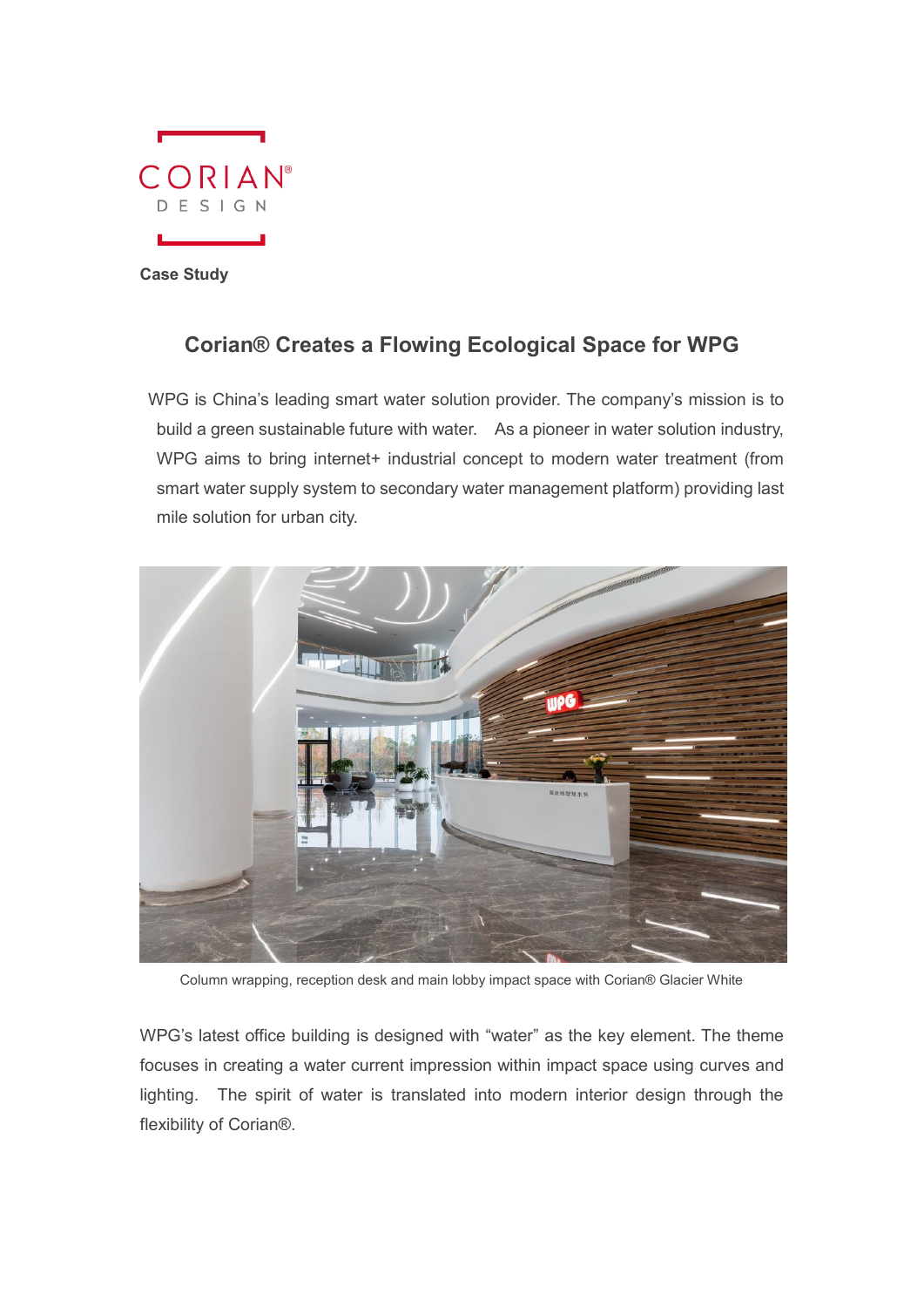

Lobby column using Corian® Glacier White

Lobby columns are warped in Corian® Glacier White; seamless join from floor to ceiling creating a visual impact similar to water fountain spraying to sky. To form a unified lobby space, Corian® is also used in reception table and interior cladding; different areas are integrated together using lighting and seamless join – creating a space with emphasis on the "flow" of water current.



Public space and office area make uses of Corian® solid surface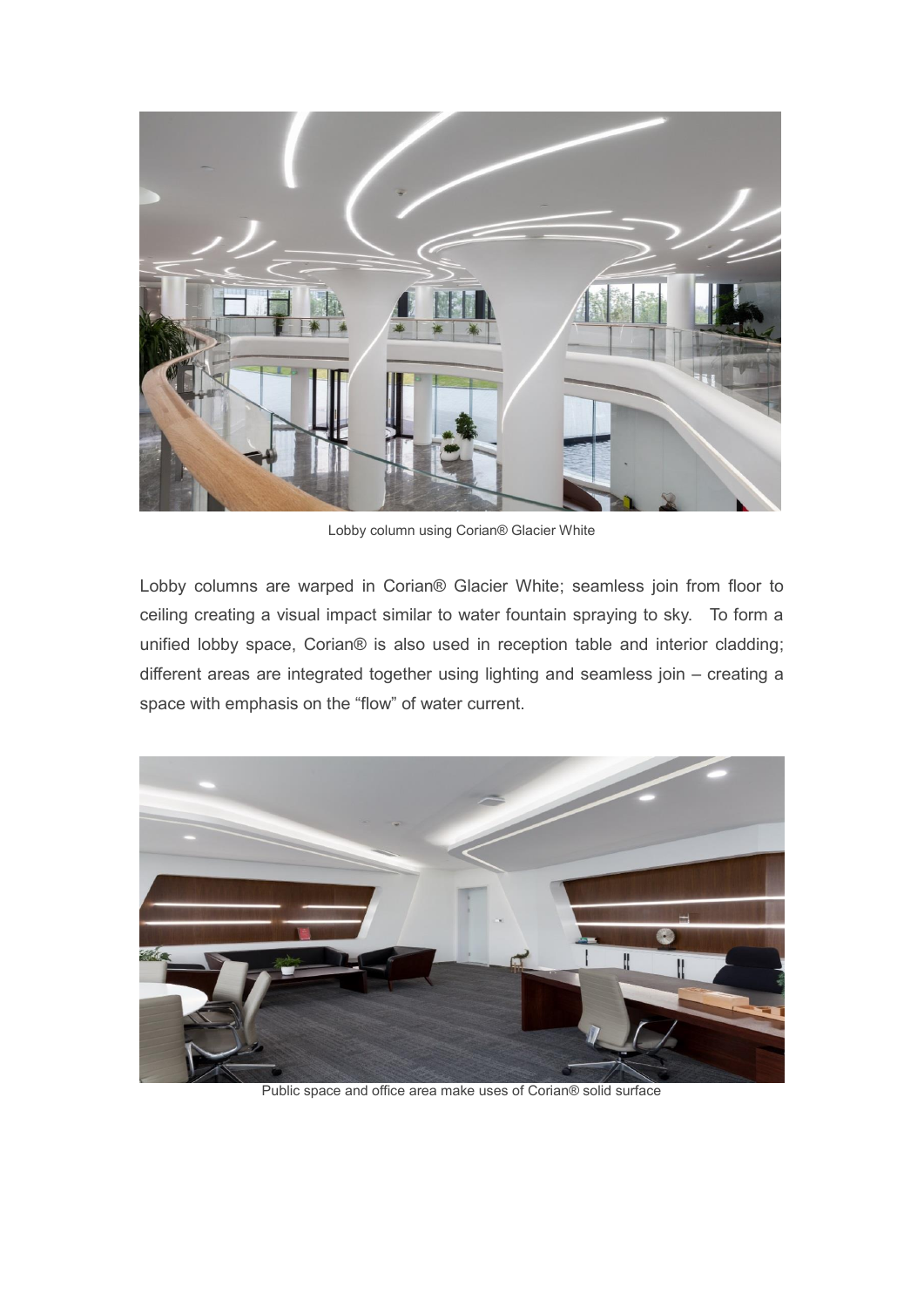

Reception desk using Corian®

The interior of public space and office area make uses of massive amount of Corian® to create a flowing current impression. Reception desk, office furniture, interior cladding and washroom are all made with Corian® to provide consistent design and emphasize on "water" culture of the company, creating an energetic environment for work.



Seamless joint interior cladding and washroom countertop with Corian®

WPG as the industry leader in water solution provides quality, green and economical product and services to the public. The company also promote green building and make themselves a role model by using green material in their new office building. Corian® enabled designers to translate the corporate culture and theme of "water"